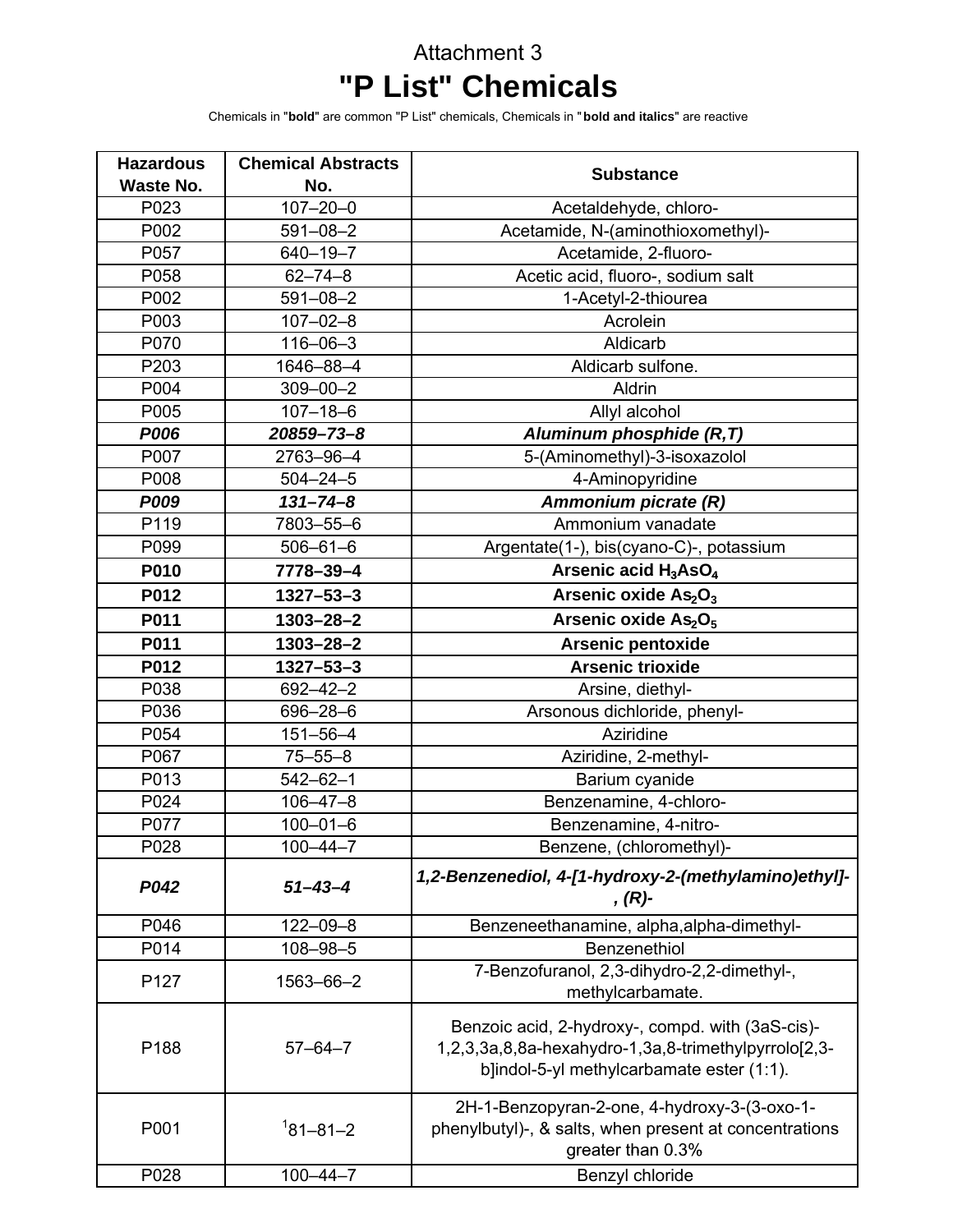| P015        | 7440-41-7       | Beryllium powder                                                                                                                                                    |
|-------------|-----------------|---------------------------------------------------------------------------------------------------------------------------------------------------------------------|
| P017        | $598 - 31 - 2$  | Bromoacetone                                                                                                                                                        |
| P018        | $357 - 57 - 3$  | <b>Brucine</b>                                                                                                                                                      |
| P045        | 39196-18-4      | 2-Butanone, 3,3-dimethyl-1-(methylthio)-,                                                                                                                           |
|             |                 | O-[(methylamino)carbonyl] oxime                                                                                                                                     |
| P021        | $592 - 01 - 8$  | Calcium cyanide                                                                                                                                                     |
| P021        | $592 - 01 - 8$  | Calcium cyanide Ca(CN) <sub>2</sub>                                                                                                                                 |
| P189        | 55285-14-8      | Carbamic acid, [(dibutylamino)- thio]methyl-, 2,3-dihydro-<br>2,2-dimethyl-7-benzofuranyl ester.                                                                    |
| P191        | $644 - 64 - 4$  | Carbamic acid, dimethyl-, 1-[(dimethyl-amino)carbonyl]- 5-<br>methyl-1H- pyrazol-3-yl ester.                                                                        |
| P192        | $119 - 38 - 0$  | Carbamic acid, dimethyl-, 3-methyl-1- (1-methylethyl)-1H-<br>pyrazol-5-yl ester.                                                                                    |
| P190        | $1129 - 41 - 5$ | Carbamic acid, methyl-, 3-methylphenyl ester.                                                                                                                       |
| P127        | 1563-66-2       | Carbofuran.                                                                                                                                                         |
| P022        | $75 - 15 - 0$   | Carbon disulfide                                                                                                                                                    |
| P095        | $75 - 44 - 5$   | Carbonic dichloride                                                                                                                                                 |
| P189        | 55285-14-8      | Carbosulfan.                                                                                                                                                        |
| P023        | $107 - 20 - 0$  | Chloroacetaldehyde                                                                                                                                                  |
| P024        | $106 - 47 - 8$  | p-Chloroaniline                                                                                                                                                     |
| P026        | $5344 - 82 - 1$ | 1-(o-Chlorophenyl)thiourea                                                                                                                                          |
| P027        | $542 - 76 - 7$  | 3-Chloropropionitrile                                                                                                                                               |
| P029        | $544 - 92 - 3$  | <b>Copper cyanide</b>                                                                                                                                               |
| P029        | $544 - 92 - 3$  | <b>Copper cyanide Cu(CN)</b>                                                                                                                                        |
| P202        | $64 - 00 - 6$   | m-Cumenyl methylcarbamate.                                                                                                                                          |
| <b>P030</b> |                 | Cyanides (soluble cyanide salts), not otherwise<br>specified                                                                                                        |
| P031        | $460 - 19 - 5$  | Cyanogen                                                                                                                                                            |
| P033        | $506 - 77 - 4$  | <b>Cyanogen chloride</b>                                                                                                                                            |
| P033        | $506 - 77 - 4$  | Cyanogen chloride (CN)CI                                                                                                                                            |
| P034        | $131 - 89 - 5$  | 2-Cyclohexyl-4,6-dinitrophenol                                                                                                                                      |
| P016        | $542 - 88 - 1$  | Dichloromethyl ether                                                                                                                                                |
| P036        | $696 - 28 - 6$  | Dichlorophenylarsine                                                                                                                                                |
| P037        | $60 - 57 - 1$   | <b>Dieldrin</b>                                                                                                                                                     |
| P038        | $692 - 42 - 2$  | Diethylarsine                                                                                                                                                       |
| P041        | $311 - 45 - 5$  | Diethyl-p-nitrophenyl phosphate                                                                                                                                     |
| P040        | $297 - 97 - 2$  | O,O-Diethyl O-pyrazinyl phosphorothioate                                                                                                                            |
| P043        | $55 - 91 - 4$   | Diisopropylfluorophosphate (DFP)                                                                                                                                    |
| P004        | $309 - 00 - 2$  | 1,4,5,8-Dimethanonaphthalene, 1,2,3,4,10,10-hexa-<br>chloro-1,4,4a,5,8,8a,-hexahydro-,<br>(1alpha,4alpha,4abeta,5alpha,8alpha,8abeta)-                              |
| P060        | $465 - 73 - 6$  | 1,4,5,8-Dimethanonaphthalene, 1,2,3,4,10,10-hexa-<br>chloro-1,4,4a,5,8,8a-hexahydro-,<br>(1alpha,4alpha,4abeta,5beta,8beta,8abeta)-                                 |
| P037        | $60 - 57 - 1$   | 2,7:3,6-Dimethanonaphth[2,3-b]oxirene, 3,4,5,6,9,9-<br>hexachloro-1a,2,2a,3,6,6a,7,7a-octahydro-,<br>(1aalpha,2beta,2aalpha,3beta,6beta,6aalpha,7beta,<br>7aalpha)- |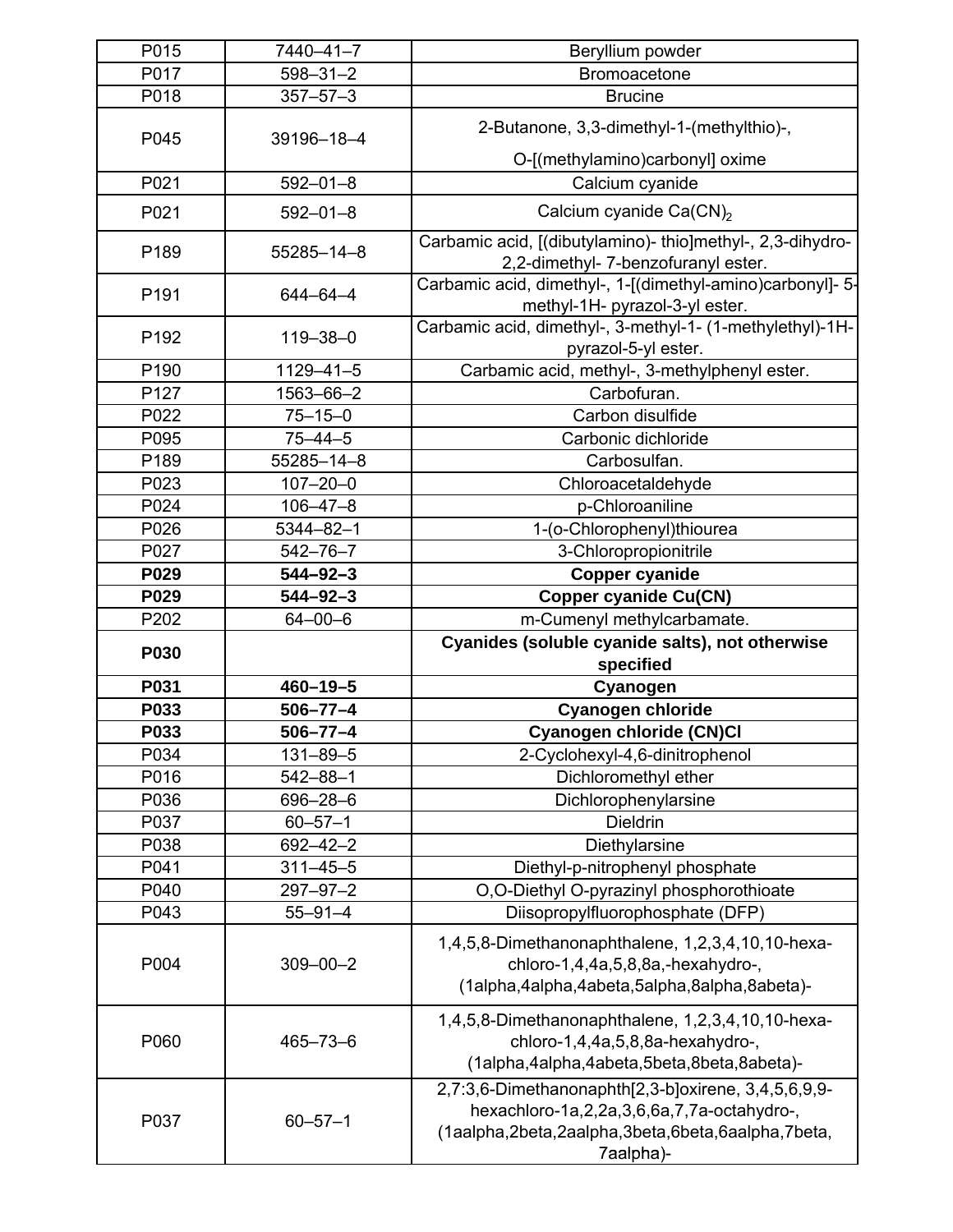|                  |                | 2,7:3,6-Dimethanonaphth [2,3-b]oxirene, 3,4,5,6,9,9-                                  |
|------------------|----------------|---------------------------------------------------------------------------------------|
| P051             | $172 - 20 - 8$ | hexachloro-1a,2,2a,3,6,6a,7,7a-octahydro-,                                            |
|                  |                | (1aalpha,2beta,2abeta,3alpha,6alpha,6abeta,7beta,                                     |
|                  |                | 7aalpha)-, & metabolites                                                              |
| P044             | $60 - 51 - 5$  | Dimethoate                                                                            |
| P046             | $122 - 09 - 8$ | alpha, alpha-Dimethylphenethylamine                                                   |
| P <sub>191</sub> | 644-64-4       | Dimetilan.                                                                            |
| P047             | $1$ 534-52-1   | 4,6-Dinitro-o-cresol, & salts                                                         |
| P048             | $51 - 28 - 5$  | 2,4-Dinitrophenol                                                                     |
| P020             | $88 - 85 - 7$  | Dinoseb                                                                               |
| P085             | $152 - 16 - 9$ | Diphosphoramide, octamethyl-                                                          |
| P111             | $107 - 49 - 3$ | Diphosphoric acid, tetraethyl ester                                                   |
| P039             | 298-04-4       | Disulfoton                                                                            |
| P049             | $541 - 53 - 7$ | <b>Dithiobiuret</b>                                                                   |
| P185             | 26419-73-8     | 1,3-Dithiolane-2-carboxaldehyde, 2,4-dimethyl-, O-<br>[(methylamino)- carbonyl]oxime. |
| P050             | $115 - 29 - 7$ | Endosulfan                                                                            |
| P088             | $145 - 73 - 3$ | Endothall                                                                             |
| P051             | $72 - 20 - 8$  | Endrin                                                                                |
| P051             | $72 - 20 - 8$  | Endrin, & metabolites                                                                 |
| P042             | $51 - 43 - 4$  | <b>Epinephrine</b>                                                                    |
| P031             | $460 - 19 - 5$ | Ethanedinitrile                                                                       |
|                  |                | Ethanimidothioic acid, 2-(dimethylamino)-N-                                           |
| P194             | 23135-22-0     | [[(methylamino) carbonyl]oxy]-2-oxo-, methyl ester.                                   |
|                  |                | Ethanimidothioic acid,                                                                |
| P066             | 16752-77-5     | N-[[(methylamino)carbonyl]oxy]-, methyl ester                                         |
| P101             | $107 - 12 - 0$ | Ethyl cyanide                                                                         |
| P054             | $151 - 56 - 4$ | Ethyleneimine                                                                         |
| P097             | $52 - 85 - 7$  | Famphur                                                                               |
| P056             | 7782-41-4      | Fluorine                                                                              |
| P057             | $640 - 19 - 7$ | Fluoroacetamide                                                                       |
| P058             | $62 - 74 - 8$  | Fluoroacetic acid, sodium salt                                                        |
| P198             | 23422-53-9     | Formetanate hydrochloride.                                                            |
| P <sub>197</sub> | 17702-57-7     | Formparanate.                                                                         |
| P065             | $628 - 86 - 4$ | Fulminic acid, mercury(2+) salt (R,T)                                                 |
| P059             | $76 - 44 - 8$  | Heptachlor                                                                            |
| P062             | 757-58-4       | Hexaethyl tetraphosphate                                                              |
| P116             | $79 - 19 - 6$  | Hydrazinecarbothioamide                                                               |
| P068             | $60 - 34 - 4$  | Hydrazine, methyl-                                                                    |
| P063             | $74 - 90 - 8$  | Hydrocyanic acid                                                                      |
| P063             | 74-90-8        | Hydrogen cyanide                                                                      |
| P096             | 7803-51-2      | Hydrogen phosphide                                                                    |
| P060             | $465 - 73 - 6$ | Isodrin                                                                               |
| P192             | $119 - 38 - 0$ | Isolan.                                                                               |
| P202             | $64 - 00 - 6$  | 3-Isopropylphenyl N-methylcarbamate.                                                  |
| P007             | 2763-96-4      | 3(2H)-Isoxazolone, 5-(aminomethyl)-                                                   |
| P196             | 15339-36-3     | Manganese, bis(dimethylcarbamodithioato-S,S')-,                                       |
| P <sub>196</sub> | 15339-36-3     | Manganese dimethyldithiocarbamate.                                                    |
| P092             | $62 - 38 - 4$  | Mercury, (acetato-O)phenyl-                                                           |
| P065             | 628-86-4       | Mercury fulminate (R,T)                                                               |
| P082             | $62 - 75 - 9$  | Methanamine, N-methyl-N-nitroso-                                                      |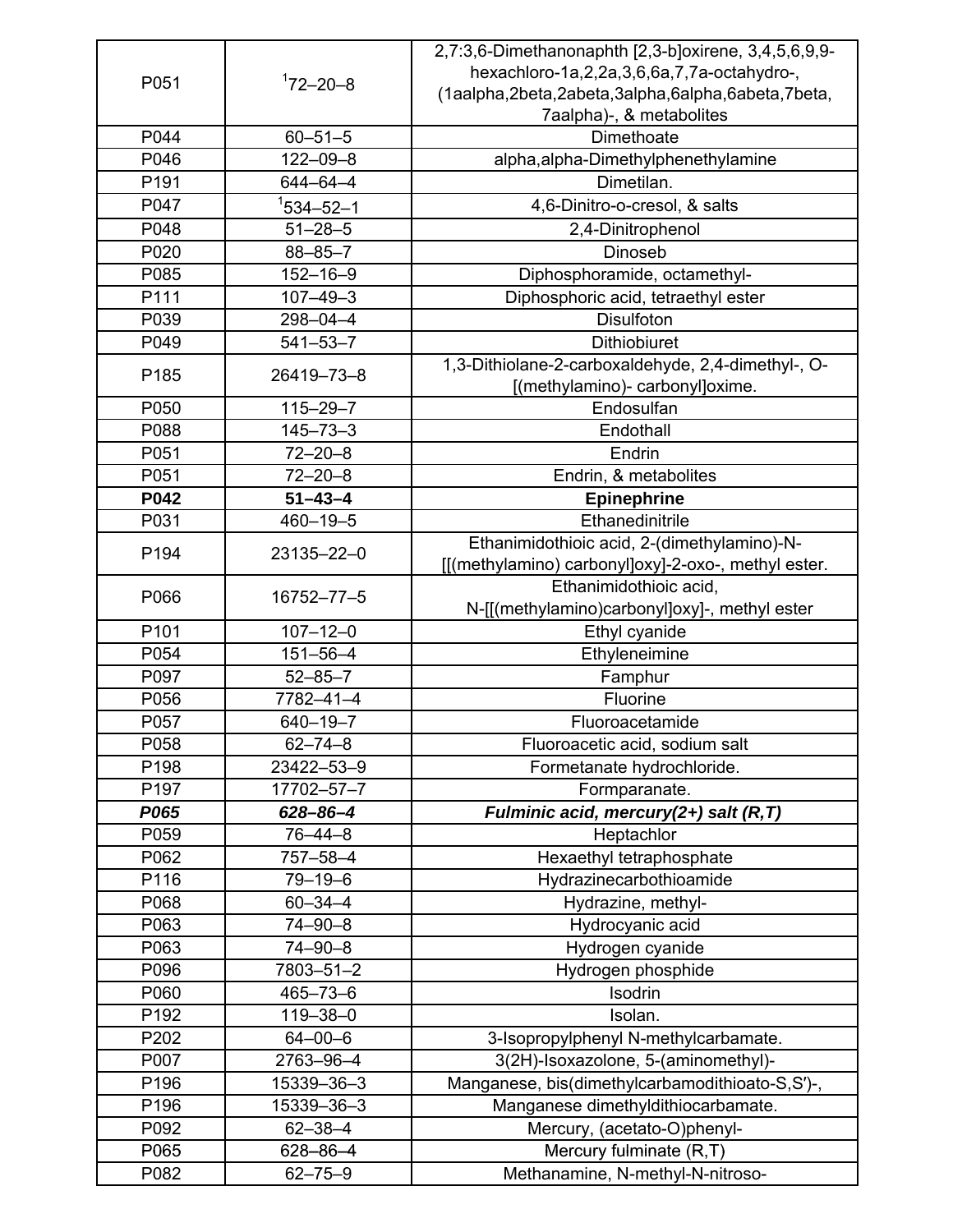| P064             | $624 - 83 - 9$  | Methane, isocyanato-                                                                                |
|------------------|-----------------|-----------------------------------------------------------------------------------------------------|
| P016             | $542 - 88 - 1$  | Methane, oxybis[chloro-                                                                             |
| P112             | $509 - 14 - 8$  | Methane, tetranitro- (R)                                                                            |
| P118             | $75 - 70 - 7$   | Methanethiol, trichloro-                                                                            |
| P198             | 23422-53-9      | Methanimidamide, N,N-dimethyl-N'-[3-[[(methylamino)-<br>carbonyl]oxy]phenyl]-, monohydrochloride.   |
| P197             | 17702-57-7      | Methanimidamide, N,N-dimethyl-N'-[2-methyl-4-<br>[[(methylamino)carbonyl]oxy]phenyl]-               |
| P050             | $115 - 29 - 7$  | 6,9-Methano-2,4,3-benzodioxathiepin, 6,7,8,9,10,10-<br>hexachloro-1,5,5a,6,9,9a-hexahydro-, 3-oxide |
| P059             | $76 - 44 - 8$   | 4,7-Methano-1H-indene, 1,4,5,6,7,8,8-heptachloro-<br>3a, 4, 7, 7a-tetrahydro-                       |
| P199             | 2032-65-7       | Methiocarb.                                                                                         |
| P066             | 16752-77-5      | Methomyl                                                                                            |
| P068             | $60 - 34 - 4$   | Methyl hydrazine                                                                                    |
| P064             | 624-83-9        | Methyl isocyanate                                                                                   |
| P069             | $75 - 86 - 5$   | 2-Methyllactonitrile                                                                                |
| P071             | $298 - 00 - 0$  | Methyl parathion                                                                                    |
| P190             | $1129 - 41 - 5$ | Metolcarb.                                                                                          |
| P128             | $315 - 8 - 4$   | Mexacarbate.                                                                                        |
| P072             | $86 - 88 - 4$   | alpha-Naphthylthiourea                                                                              |
| P073             | 13463-39-3      | Nickel carbonyl                                                                                     |
| P073             | 13463-39-3      | Nickel carbonyl $Ni(CO)4$ , (T-4)-                                                                  |
| P074             | $557 - 19 - 7$  | Nickel cyanide                                                                                      |
| P074             | $557 - 19 - 7$  | Nickel cyanide Ni(CN) <sub>2</sub>                                                                  |
| P075             | $154 - 11 - 5$  | Nicotine, & salts                                                                                   |
| P076             | 10102-43-9      | Nitric oxide                                                                                        |
| P077             | $100 - 01 - 6$  | p-Nitroaniline                                                                                      |
| P078             | 10102-44-0      | Nitrogen dioxide                                                                                    |
| P076             | 10102-43-9      | Nitrogen oxide NO                                                                                   |
| P078             | 10102-44-0      | Nitrogen oxide NO <sub>2</sub>                                                                      |
| P081             | $55 - 63 - 0$   | Nitroglycerine (R)                                                                                  |
| P082             | $62 - 75 - 9$   | N-Nitrosodimethylamine                                                                              |
| P084             | 4549-40-0       | N-Nitrosomethylvinylamine                                                                           |
| P085             | $152 - 16 - 9$  | Octamethylpyrophosphoramide                                                                         |
| P087             | 20816-12-0      | Osmium oxide OsO <sub>4</sub> , (T-4)-                                                              |
| P087             | 20816-12-0      | <b>Osmium tetroxide</b>                                                                             |
| P088             | $145 - 73 - 3$  | 7-Oxabicyclo[2.2.1]heptane-2,3-dicarboxylic acid                                                    |
| P194             | 23135-22-0      | Oxamyl.                                                                                             |
| P089             | $56 - 38 - 2$   | Parathion                                                                                           |
| P034             | $131 - 89 - 5$  | Phenol, 2-cyclohexyl-4,6-dinitro-                                                                   |
| P048             | $51 - 28 - 5$   | Phenol, 2,4-dinitro-                                                                                |
| P047             | $1534 - 52 - 1$ | Phenol, 2-methyl-4,6-dinitro-, & salts                                                              |
| P020             | $88 - 85 - 7$   | Phenol, 2-(1-methylpropyl)-4,6-dinitro-                                                             |
| <b>P009</b>      | $131 - 74 - 8$  | Phenol, 2,4,6-trinitro-, ammonium salt (R)                                                          |
| P128             | $315 - 18 - 4$  | Phenol, 4-(dimethylamino)-3,5-dimethyl-,<br>methylcarbamate (ester).                                |
| P <sub>199</sub> | 2032-65-7       | Phenol, (3,5-dimethyl-4-(methylthio)-, methylcarbamate                                              |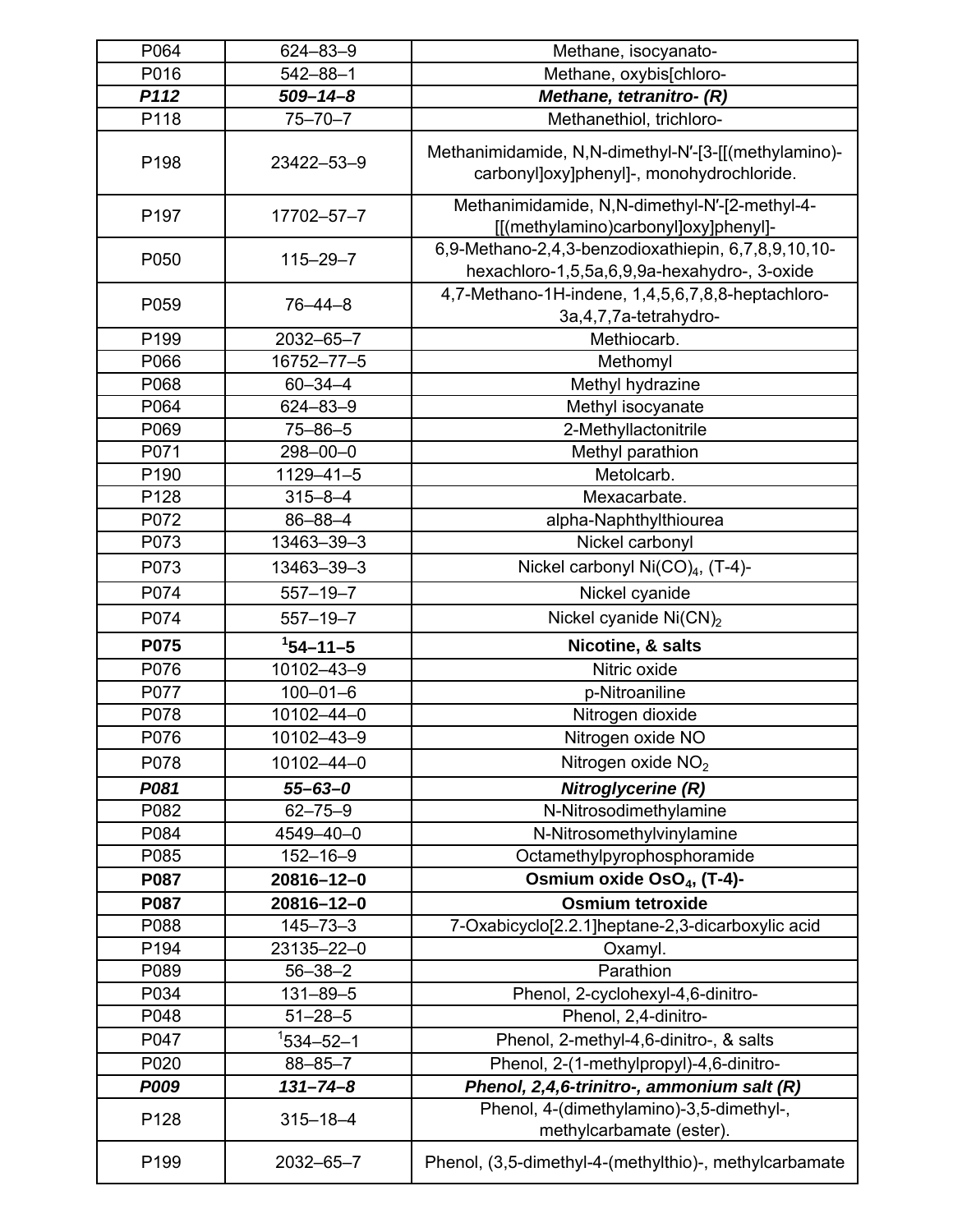| P202 | $64 - 00 - 6$   | Phenol, 3-(1-methylethyl)-, methyl carbamate.                         |
|------|-----------------|-----------------------------------------------------------------------|
| P201 | $2631 - 37 - 0$ | Phenol, 3-methyl-5-(1-methylethyl)-, methyl carbamate.                |
| P092 | $62 - 38 - 4$   | Phenylmercury acetate                                                 |
| P093 | $103 - 85 - 5$  | Phenylthiourea                                                        |
| P094 | $298 - 02 - 2$  | Phorate                                                               |
| P095 | $75 - 44 - 5$   | Phosgene                                                              |
| P096 | 7803-51-2       | Phosphine                                                             |
| P041 | $311 - 45 - 5$  | Phosphoric acid, diethyl 4-nitrophenyl ester                          |
| P039 | 298-04-4        | Phosphorodithioic acid, O,O-diethyl                                   |
|      |                 | S-[2-(ethylthio)ethyl] ester                                          |
|      | $298 - 02 - 2$  | Phosphorodithioic acid, O,O-diethyl                                   |
| P094 |                 | S-[(ethylthio)methyl] ester                                           |
|      |                 | Phosphorodithioic acid, O,O-dimethyl S-[2-(methylamino)-              |
| P044 | $60 - 51 - 5$   | 2-oxoethyl] ester                                                     |
| P043 | $55 - 91 - 4$   | Phosphorofluoridic acid, bis(1-methylethyl) ester                     |
| P089 | $56 - 38 - 2$   | Phosphorothioic acid, O,O-diethyl O-(4-nitrophenyl) ester             |
| P040 | $297 - 97 - 2$  | Phosphorothioic acid, O,O-diethyl O-pyrazinyl ester                   |
|      |                 | Phosphorothioic acid,                                                 |
| P097 | $52 - 85 - 7$   | O-[4-[(dimethylamino)sulfonyl]phenyl] O,O-dimethyl                    |
|      |                 | ester                                                                 |
| P071 | $298 - 00 - 0$  | Phosphorothioic acid, O,O,-dimethyl O-(4-nitrophenyl)                 |
|      |                 | ester                                                                 |
| P204 | $57 - 47 - 6$   | Physostigmine.                                                        |
| P188 | $57 - 64 - 7$   | Physostigmine salicylate.                                             |
| P110 | $78 - 00 - 2$   | Plumbane, tetraethyl-                                                 |
| P098 | $151 - 50 - 8$  | Potassium cyanide                                                     |
| P098 | $151 - 50 - 8$  | Potassium cyanide K(CN)                                               |
| P099 | $506 - 61 - 6$  | Potassium silver cyanide                                              |
| P201 | 2631-37-0       | Promecarb                                                             |
| P070 | $116 - 06 - 3$  | Propanal, 2-methyl-2-(methylthio)-,<br>O-[(methylamino)carbonyl]oxime |
|      |                 | Propanal, 2-methyl-2-(methyl-sulfonyl)-, O-                           |
| P203 | 1646-88-4       | [(methylamino)carbonyl] oxime.                                        |
| P101 | $107 - 12 - 0$  | Propanenitrile                                                        |
| P027 | $542 - 76 - 7$  | Propanenitrile, 3-chloro-                                             |
| P069 | $75 - 86 - 5$   | Propanenitrile, 2-hydroxy-2-methyl-                                   |
| P081 | $55 - 63 - 0$   | 1,2,3-Propanetriol, trinitrate (R)                                    |
| P017 | $598 - 31 - 2$  | 2-Propanone, 1-bromo-                                                 |
| P102 | $107 - 19 - 7$  | Propargyl alcohol                                                     |
| P003 | $107 - 02 - 8$  | 2-Propenal                                                            |
| P005 | $107 - 18 - 6$  | 2-Propen-1-ol                                                         |
| P067 | $75 - 55 - 8$   | 1,2-Propylenimine                                                     |
| P102 | $107 - 19 - 7$  | 2-Propyn-1-ol                                                         |
| P008 | $504 - 24 - 5$  |                                                                       |
|      |                 | 4-Pyridinamine                                                        |
| P075 | $154 - 11 - 5$  | Pyridine, 3-(1-methyl-2-pyrrolidinyl)-, (S)-, & salts                 |
|      |                 | Pyrrolo[2,3-b]indol-5-ol, 1,2,3,3a,8,8a-hexahydro-1,3a,8-             |
| P204 | $57 - 47 - 6$   | trimethyl-,                                                           |
|      |                 | methylcarbamate (ester), (3aS-cis)-.                                  |
| P114 | 12039-52-0      | Selenious acid, dithallium(1+) salt                                   |